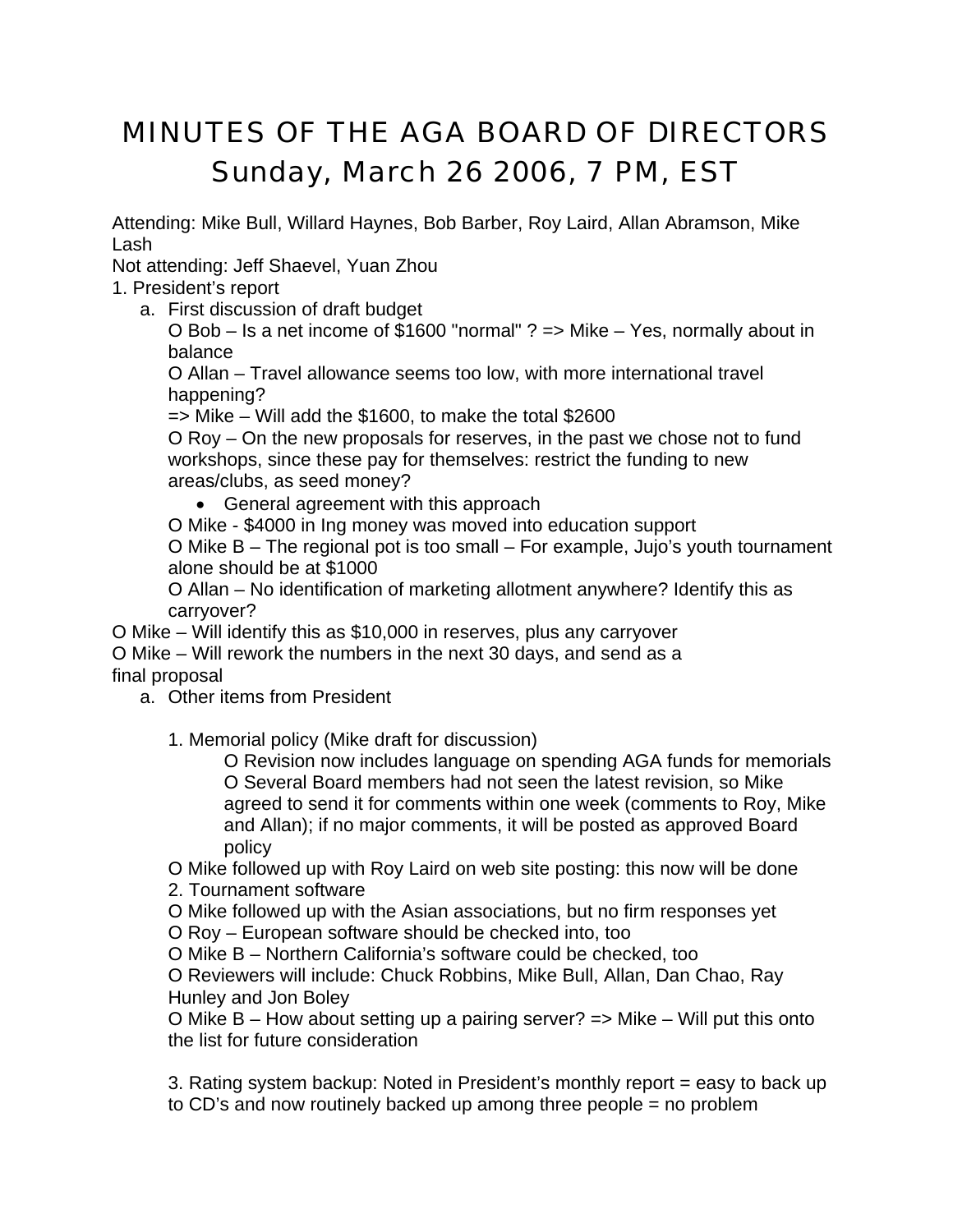4. Archive storage status: Noted in President's monthly report = he is arranging for local commercial storage

- 5. Any other items from President: None
- 2. Old Business
	- a. Pro policy discussion, continued

O Allan spoke recently with Harold, who agreed to continue working on an options paper  $=$  this is good news

b. Initial discussion of IT issues (Jeff)

O Jeff was absent, so this item was carried over to the next meeting

- 3. New Business
	- a. Status of marketing ideas (Allan)

O Allan – Would like to start with a pilot advertising program for a specific target audience: prefer chess or anime as targets? => Board unanimous for anime audience

O Board recommended that Allan work with Roy, who has VIZ contacts, and with Joel Sanet, who previously had worked this issue: agreed

- b. Status of 2005 Assembly minutes (Mike L) O Assembly minutes are about ready to distribute O Roy – They need better formatting O Mike B – Will send in some comments
- c. Congress sponsorship

O This item is subject to discussion and follow up among the Congress Directors and others, and should be resolved soon

d. Limited membership voting issue: final discussion

O Mike B – Added his voice endorsing voting for limited members to the Board majority

O Willard – Still would like consideration of eliminating this category entirely: just members, with two dues levels: regular and youth => Agreed to consider this; suggestion was to go in two steps: voting first, then consideration of elimination next year – Plan is to set this up for Assembly as two separate issues O Dues discussion

O Mike B – Reduce the amount, and have one price for everyone?

O Willard – Keep it at \$30, but if you renew through your club, make it \$25?

O Will put the dues discussion onto the next Board agenda

e. Tournament invitation from North Korea

O Mike sent out more information on State Department requirements

f. Status of Board priorities